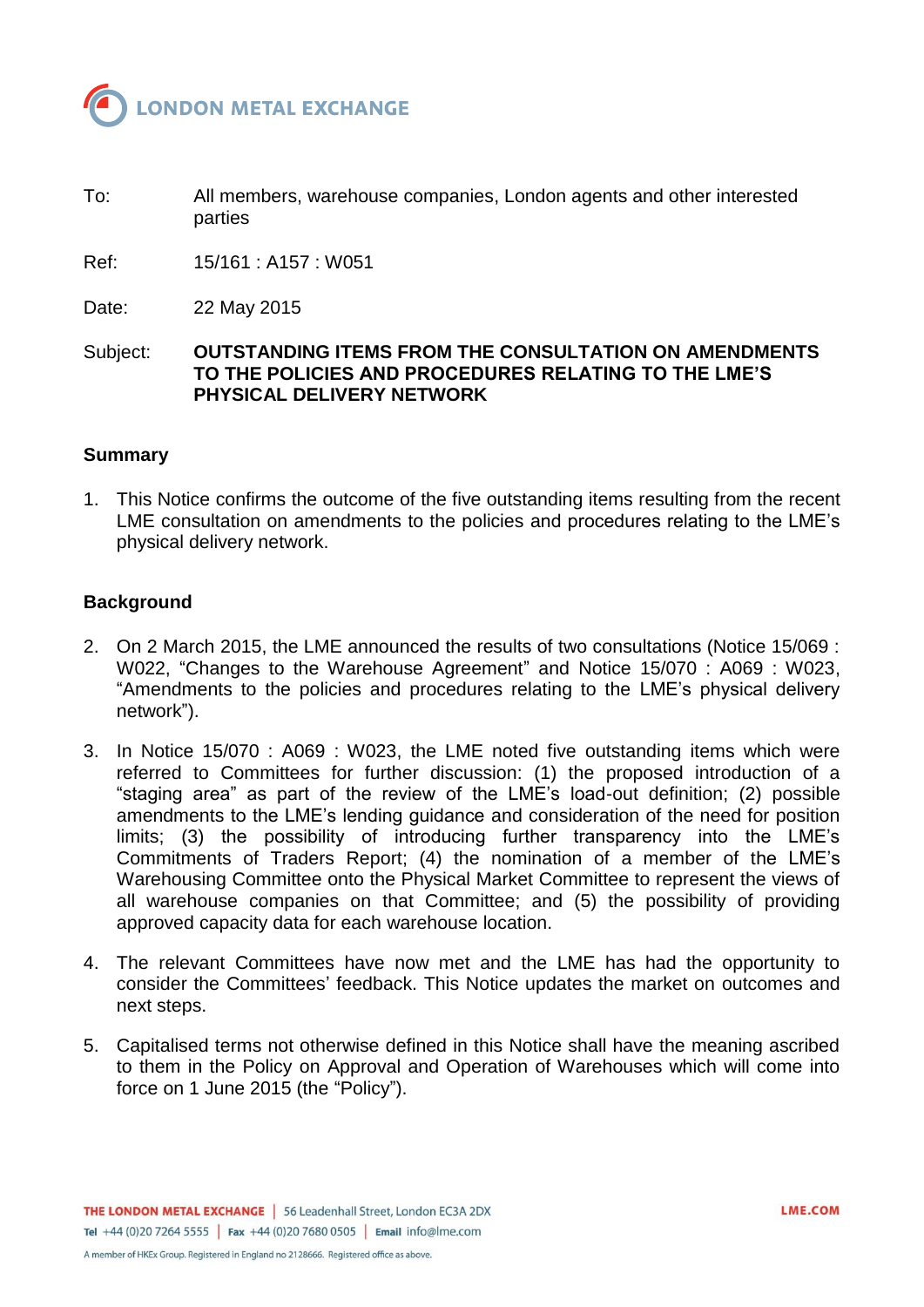

# **Staging Areas and Guidance regarding Delivery Out**

- 6. Further to Notice 15/070 : A069 : W023, the issue of staging areas has been discussed by the Physical Market Committee and the Warehousing Committee and the consensus of opinion was that the Policy allows more than adequate provision for load-out to take place. Moreover, it was felt that the inclusion of a staging area in the Policy could create unintended consequences leading to the sub-optimal operation of warehouses at the expense of metal owners. These include the risks of bottlenecks in the systems – especially in the staging areas themselves, the potential for the levying of high additional charges and the difficulties in auditing such a system, including providing adequate transparency.
- 7. As such, the Physical Market Committee and the Warehousing Committee recommended that no changes to the Policy should be made to allow this to take place. The LME concurs with this recommendation. Consequently, the LME is not recommending any change to the Policy in this regard.
- 8. Separately, attention is drawn to Section C2 of the Policy. When processing a single cancellation of metal which will require multiple days to deliver out based on the required load-out rate, a Warehouse will be required to deliver out over the number of days necessary to complete the delivery, with no reference to the performance on any one of those days. This means that the Warehouse and the metal owner may establish the precise daily scheduling, provided that the entire cancellation is loaded out in the period implied by the load-out requirements. However, Warehouses are reminded that they will be expected to ensure that each cancellation is fully loaded out within its corresponding period.

#### **Lending Guidance and Position Limits**

- 9. In Notice 15/070 : A069 : W023, the LME noted that one respondent to the consultation requested that the LME review its Lending Guidance and the need for position limits, in particular, to reflect the distinction between "free-float" and "locked-up" Warrants.
- 10. This item was discussed at the Special Committee at its meeting on 26 February 2015. The Special Committee is responsible for oversight of the Lending Guidance in accordance with the LME Rulebook. The view of the Committee was that the current guidelines represent best practice. Warrants available for delivery represent all warrants in the network and it was not viewed as necessary or appropriate for the LME to identify which warrants are subject to financing deals and subsequently exclude them from the calculation. Ultimately, the Committee considered that even warrants subject to financing deals might be released from such deals and made available for settlement if market conditions justified such a move. Subsequently it was felt that there is no need to propose a change. The Physical Market Committee also considered this issue at its meeting held on 19 March 2015 and concurred with the Special Committee.
- 11. Consequently, the LME is not recommending any change to the LME Lending Guidance.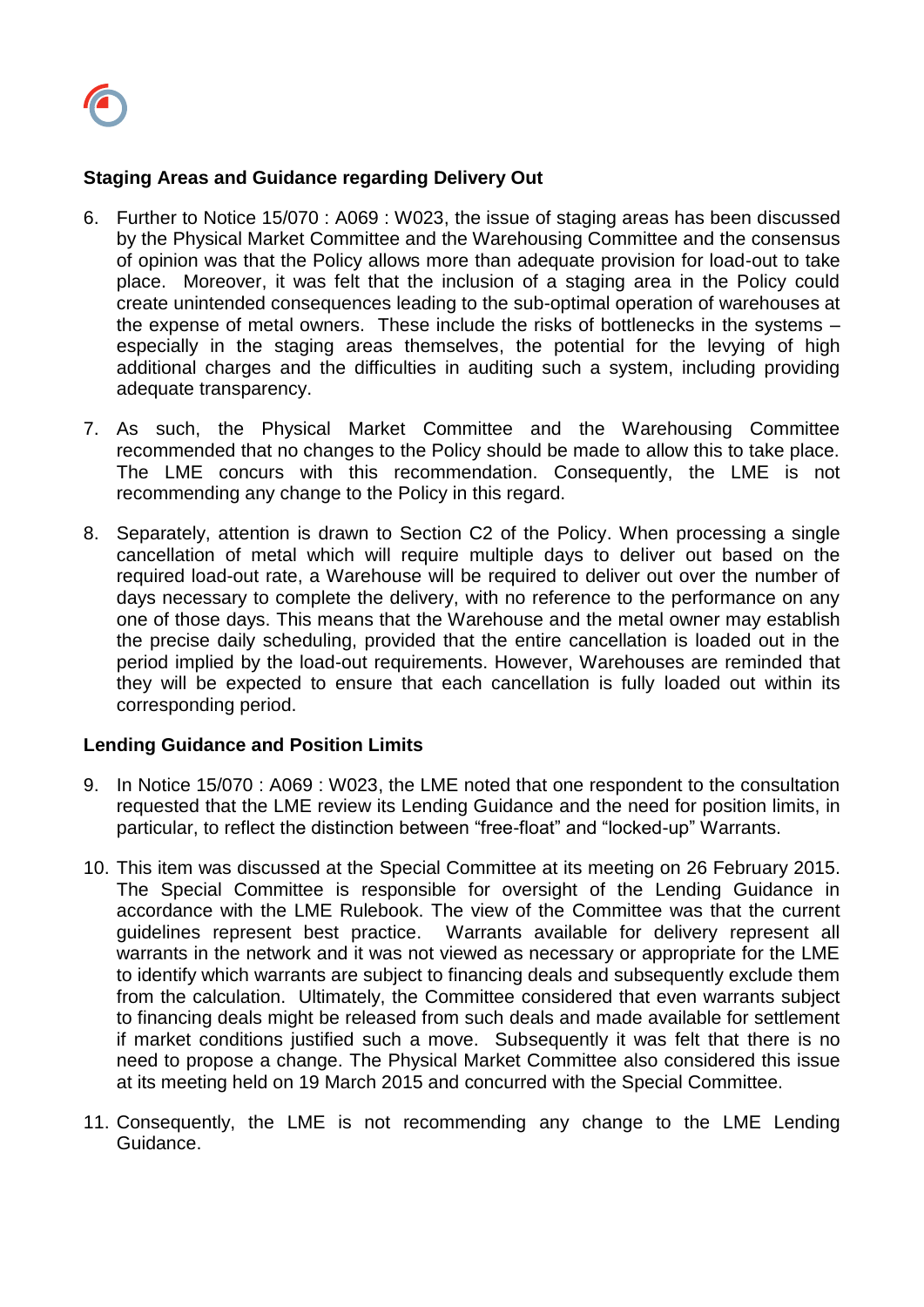

## **Commitments of Traders Report**

- 12. In respect of the Commitments of Traders report, following a request from one respondent, the LME noted that the possibility of increasing the granularity of the report was on the agenda for the next Physical Market Committee meeting. Following further discussion, the key request regarding Commitments of Traders disclosure was the production of an analysis breaking down trading volumes (in addition to the marketstandard open interest report as currently produced) into the various categories of market participant.
- 13. Following discussion with the Physical Market Committee, it is apparent that this is not a request which is broadly endorsed by the LME community and that, therefore, demand for this change is very low. Furthermore, while the LME is not averse to the publication of such data, further analysis has indicated that the required systems modification work would be significant, and would negatively impact the delivery of other projects to which the LME has committed.
- 14. Accordingly, the LME cannot immediately implement the revised report as requested. However, the LME has specified the format of such a report, and will reassess the achievability of delivery when the relevant systems are next scheduled for upgrading in the normal course of business.

## **Representation**

- 15. A number of respondents to the consultation on amendments to the policies and procedures relating to the LME's physical delivery network suggested that Warehouse Companies would appreciate greater representation on key LME Committees. The LME was pleased to invite the Warehousing Committee to nominate a representative to sit on the Physical Market Committee.
- 16. The LME's company secretarial team has subsequently run a confidential nomination and voting process, and the LME is delighted to announce that Graham Hawkins of Henry Bath has been voted on to the Physical Market Committee.
- 17. Graham Hawkins's appointment takes place with immediate effect and he will attend the next Physical Market Committee meeting on 25 June 2015 as a full member.

## **Capacity Data**

- 18. Notice 15/070 : A069 : W023 advised that, following a request by two respondents, the LME would discuss with the Physical Market and Warehousing Committees the possibility of providing approved capacity data for each location.
- 19. Following discussion with both Committees, the LME will publish this data on a quarterly basis beginning 1 June 2015.